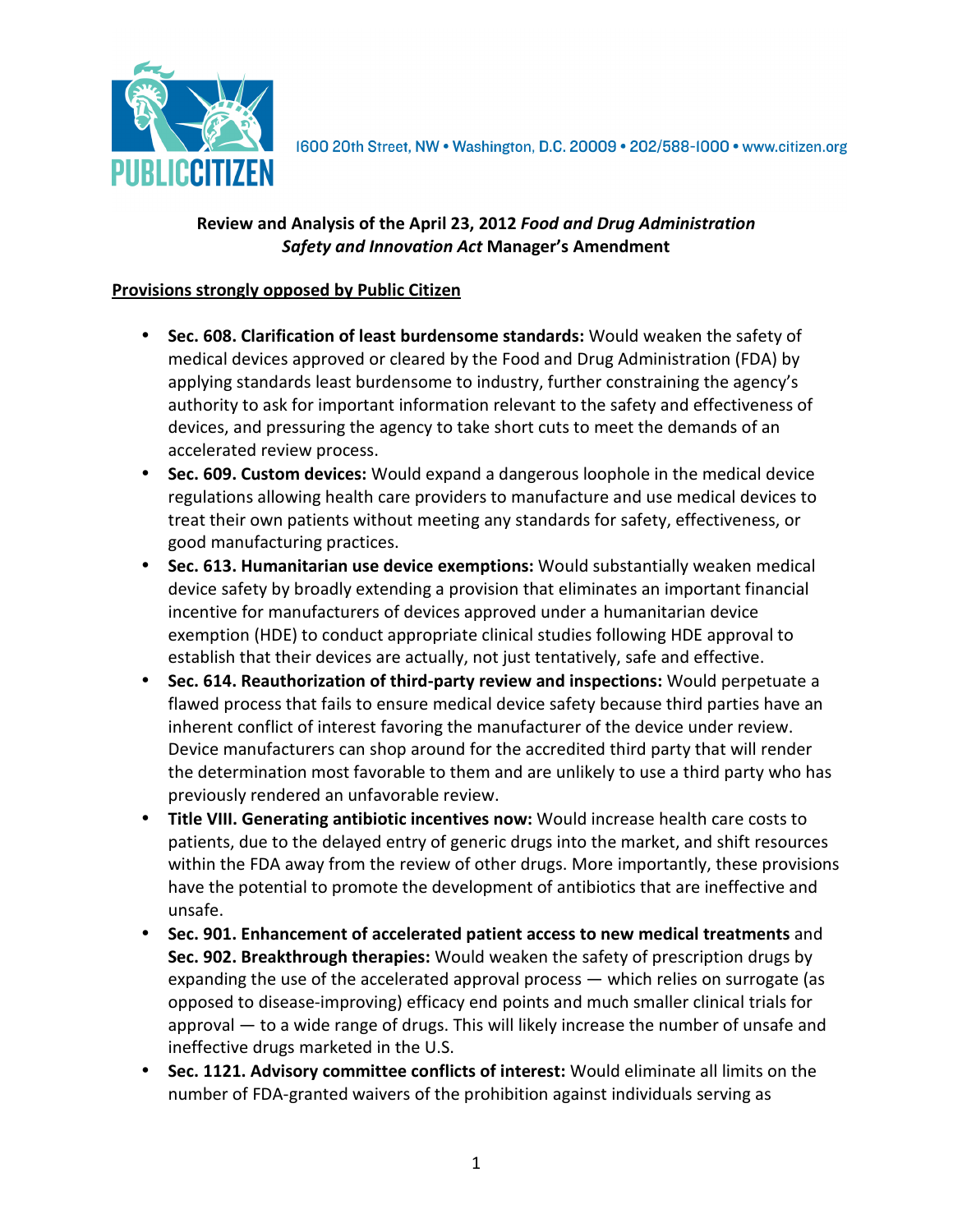members of an FDA advisory committee who have (or whose immediate family members have) financial interests that could be affected by the advice provided by the committee. This will result in more individuals with substantial conflicts of interest serving on the FDA's advisory committee, undermining the integrity and credibility of these committees in the eyes of the public.

## **Additional, common-sense provisions needed to improve medical device safety**

- **Predicate nullification:** Include the provisions such as those proposed in H.R. 3847, the SOUND Devices Act of 2012  $-$  that would close a dangerous loophole in the 510(k) process that allows the FDA to clear a new device for marketing even though its predicate device has been removed from the market because of hazardous safety defects.
- **Conditional 510(k) clearances:** Include the new section 510A proposed in S. 1995 the Medical Device Patient Safety Act, introduced by Senators Grassley, Kohl, and Blumenthal — that would authorize the FDA to conditionally clear medical devices under the 510(k) process.
- **Address** *Riegel v. Medtronic* **(2008):** Restore patients' ability to seek compensation under state law for injuries caused by defective devices approved under the PMA process.
- **Prohibit class III devices from being cleared under the 510(k) process:** Amend section 510(k) of the FDCA (21 U.S.C. 360(k)) to prohibit any new class III device from being cleared under the 510(k) process. All such devices should be reviewed under the PMA process.
- **Classification of devices:** Classify all devices which are permanently implanted, lifesupporting, or life-sustaining in class III.

# **Provisions that do not go far enough to improve medical device safety**

- **Sec. 603. Postmarket surveillance:** The proposed required time frame for a manufacturer to commence postmarket surveillance after the FDA determines that the manufacturer's plan for conducting such surveillance is appropriate and adequate should be reduced from 15 months to no more than six months after approval. Also, the 36-month limitation on the duration of postmarket surveillance studies for medical devices intended for use in adults under subsection (b)(1) of Section 522 should be removed because studies limited to 36 months are insufficient for assessing medical devices that are intended to be permanently implanted in adults and that provide medical benefits for much longer than three years.
- **Sec. 605. Recalls:** Expand the data elements on recalls that must be collected by the FDA to include those elements listed in S. 1995. Such data would provide critical information for the FDA, health professionals, and patients. Also, add a provision requiring the FDA to make available to the public detailed reports on the agency's assessment of medical device recall information. Publicly available reports will greatly